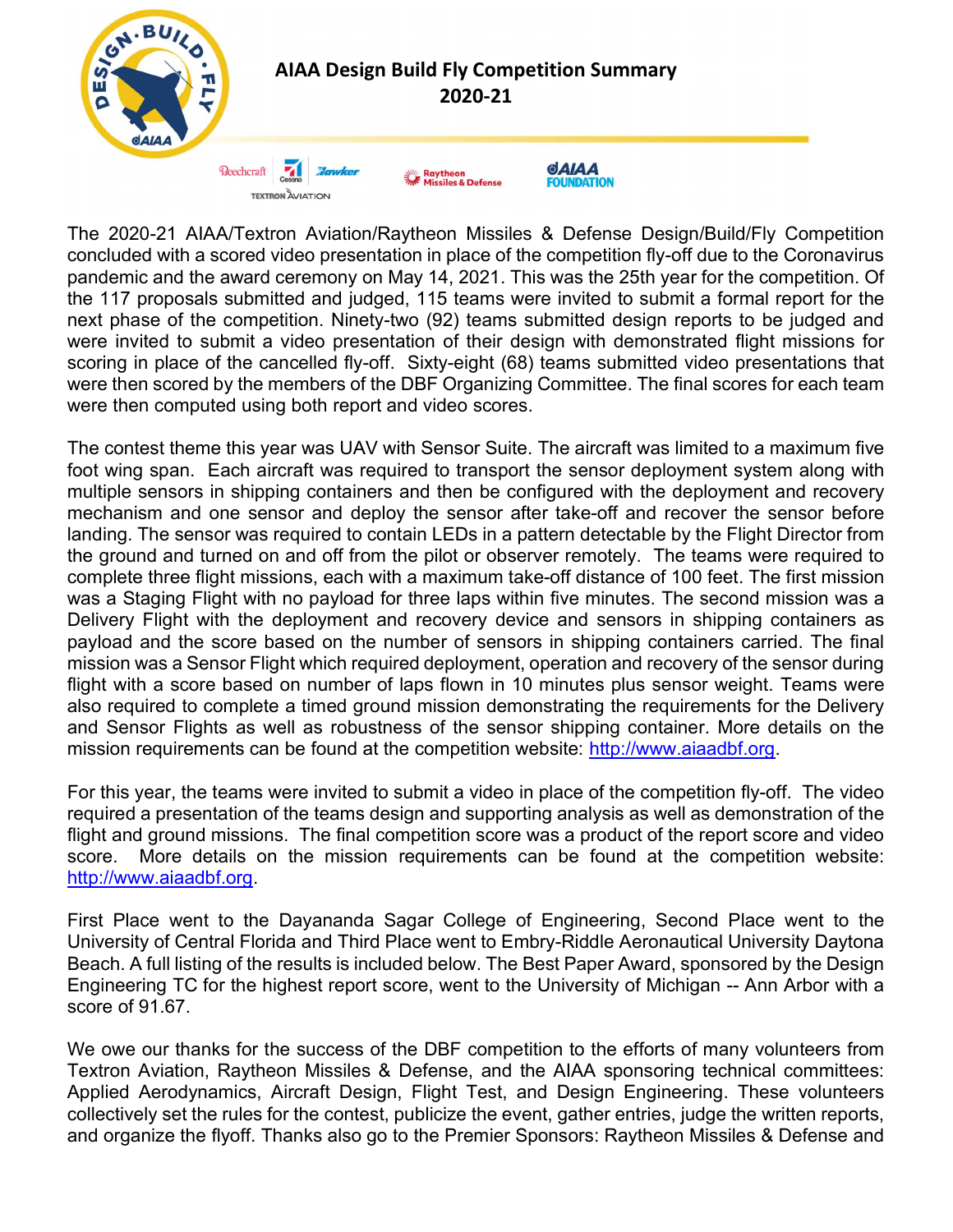

Textron Aviation, and also to the AIAA Foundation for their financial support as well as our Gold sponsor this year – Mathworks.

Finally, this event would not be nearly as successful without the hard work and enthusiasm from all the students and advisors. If it weren't for you, we wouldn't keep doing it.

Matt Angiulo For the DBF Organizing Committee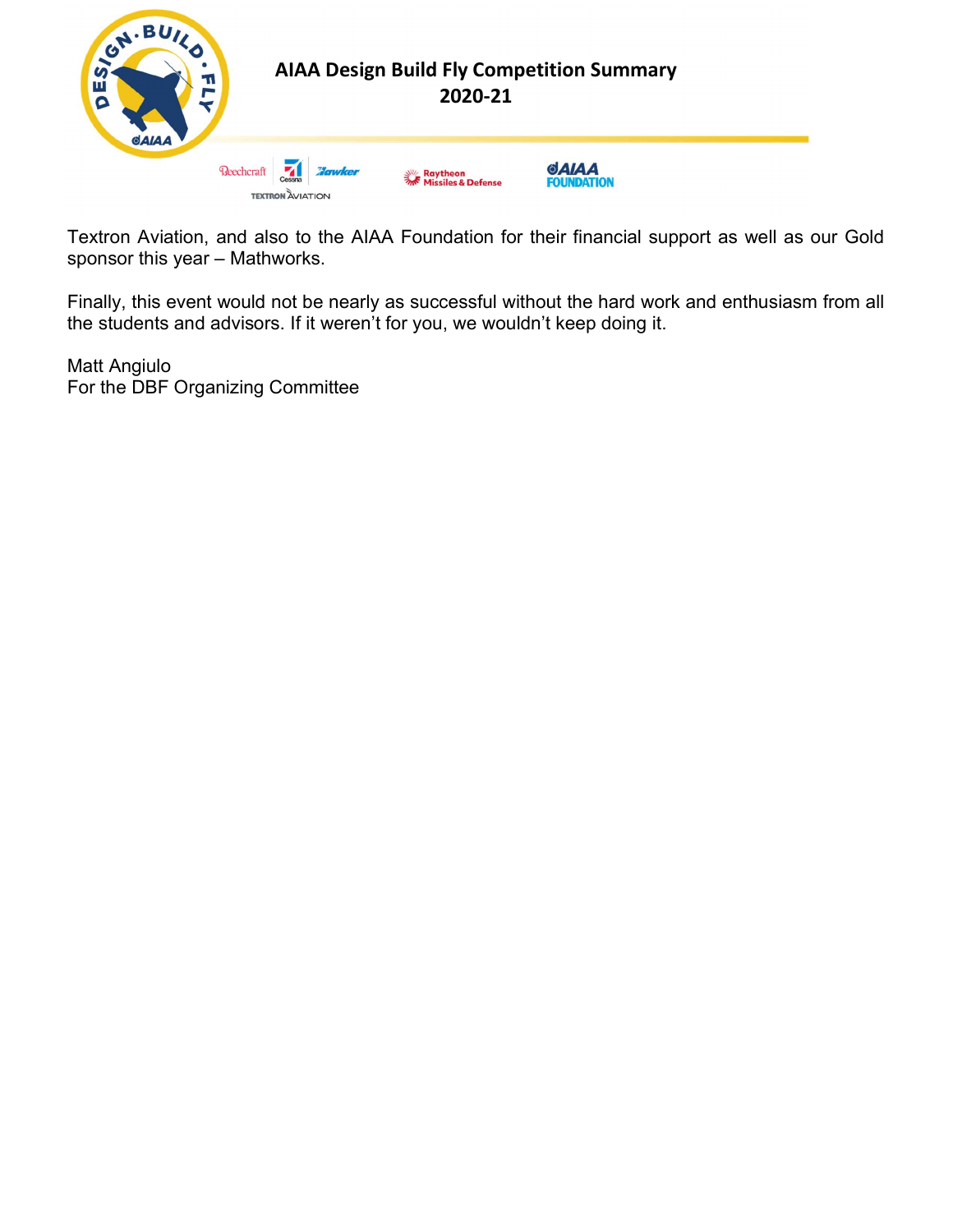





#### 2021 Design/Build/Fly Competition Final Results

|                     | Beechcraft 7<br><b>Raytheon</b><br><b>Missiles &amp; Defense</b><br><b>TEXTRON AVIATION</b>                   |                |              | A. BUILD<br><b>AIAA Design Build Fly Competition Summary</b><br>T<br>г<br>2020-21 |  |  |  |  |  |  |  |
|---------------------|---------------------------------------------------------------------------------------------------------------|----------------|--------------|-----------------------------------------------------------------------------------|--|--|--|--|--|--|--|
|                     | <b>GAIAA</b><br><b>FOUNDATION</b><br><b>2021 Design/Build/Fly Competition Final Results</b>                   |                |              |                                                                                   |  |  |  |  |  |  |  |
|                     |                                                                                                               | <b>Report</b>  | <b>Video</b> | <b>Total</b>                                                                      |  |  |  |  |  |  |  |
| <b>Place</b>        | <b>University</b>                                                                                             | <b>Score</b>   | <b>Score</b> | <b>Score</b>                                                                      |  |  |  |  |  |  |  |
|                     | Dayananda Sagar College of Engineering                                                                        | 90.33          | 9.83         | $20.52*$                                                                          |  |  |  |  |  |  |  |
| $\overline{2}$<br>3 | University of Central Florida<br>Embry-Riddle Aeronautical University Daytona Beach                           | 90.33<br>87.15 | 9.83<br>9.88 | 20.52<br>20.28                                                                    |  |  |  |  |  |  |  |
| 4                   | The Ohio State University                                                                                     | 87.57          | 9.75         | 20.06                                                                             |  |  |  |  |  |  |  |
| 5                   | Georgia Institute of Technology                                                                               | 88.37          | 9.67         | 19.99                                                                             |  |  |  |  |  |  |  |
| 6                   | The George Washington University                                                                              | 85.33          | 9.83         | 19.97                                                                             |  |  |  |  |  |  |  |
| $\overline{7}$      | University of Notre Dame                                                                                      | 87.90          | 9.67         | 19.94                                                                             |  |  |  |  |  |  |  |
| 8                   | Embry-Riddle Aeronautical University: Prescott Campus                                                         | 86.32          | 9.75         | 19.93                                                                             |  |  |  |  |  |  |  |
| 9                   | FH JOANNEUM, University of Applied Sciences                                                                   | 83.17          | 9.82         | 19.72                                                                             |  |  |  |  |  |  |  |
| 10<br>11            | University of Nevada, Las Vegas<br>University of Maryland - College Park                                      | 84.58<br>87.40 | 9.73<br>9.49 | 19.71<br>19.54                                                                    |  |  |  |  |  |  |  |
| 12                  | University of Ljubljana                                                                                       | 83.43          | 9.67         | 19.46                                                                             |  |  |  |  |  |  |  |
| 13                  | The University of Oklahoma                                                                                    | 80.33          | 9.83         | 19.45                                                                             |  |  |  |  |  |  |  |
| 14                  | Arizona State University                                                                                      | 77.57          | 9.98         | 19.43                                                                             |  |  |  |  |  |  |  |
| 15                  | <b>Clarkson University</b>                                                                                    | 87.88          | 9.39         | 19.40                                                                             |  |  |  |  |  |  |  |
| 16                  | North Carolina State University                                                                               | 85.47          | 9.48         | 19.31                                                                             |  |  |  |  |  |  |  |
| 17                  | Oregon State University                                                                                       | 81.42          | 9.65         | 19.22                                                                             |  |  |  |  |  |  |  |
| 18<br>19            | Ghulam Ishaq Khan Institute of Engineering Sciences and Technology<br>The University of Michigan -- Ann Arbor | 81.60<br>91.67 | 9.60<br>8.92 | 19.15<br>18.83                                                                    |  |  |  |  |  |  |  |
| 20                  | University of Maryland, Baltimore County                                                                      | 77.10          | 9.65         | 18.77                                                                             |  |  |  |  |  |  |  |
| 21                  | San Diego State University                                                                                    | 80.83          | 9.39         | 18.67                                                                             |  |  |  |  |  |  |  |
| 22                  | University of Kansas                                                                                          | 80.67          | 9.31         | 18.50                                                                             |  |  |  |  |  |  |  |
| 23                  | University of Tennessee, Knoxville                                                                            | 72.82          | 9.74         | 18.48                                                                             |  |  |  |  |  |  |  |
| 24                  | University of Akron                                                                                           | 71.75          | 9.73         | 18.34                                                                             |  |  |  |  |  |  |  |
| 25                  | Missouri University of Science and Technology                                                                 | 86.68          | 8.83         | 18.19                                                                             |  |  |  |  |  |  |  |
| 26                  | University of Southern California                                                                             | 86.50          | 8.83         | 18.17                                                                             |  |  |  |  |  |  |  |
| 27                  | University of California San Diego                                                                            | 80.77          | 9.07         | 18.06                                                                             |  |  |  |  |  |  |  |
| 28<br>29            | University of California, Los Angeles<br>University of Maribor                                                | 86.73<br>87.00 | 8.74<br>8.72 | 18.01<br>17.99                                                                    |  |  |  |  |  |  |  |
| 30                  | Virginia Polytechnic Institute and State University                                                           | 87.00          | 8.67         | 17.89                                                                             |  |  |  |  |  |  |  |
| 31                  | University of Florida                                                                                         | 78.87          | 9.05         | 17.84                                                                             |  |  |  |  |  |  |  |
| 32                  | The University of Hong Kong                                                                                   | 81.88          | 8.58         | 17.25                                                                             |  |  |  |  |  |  |  |
| 33                  | University of Alabama at Birmingham                                                                           | 85.70          | 8.18         | 16.82                                                                             |  |  |  |  |  |  |  |
| 34                  | <b>Trine University</b>                                                                                       | 75.83          | 8.63         | 16.77                                                                             |  |  |  |  |  |  |  |
| 35                  | Dordt University                                                                                              | 63.62          | 9.21         | 16.60                                                                             |  |  |  |  |  |  |  |
| 36<br>37            | City College of New York (CCNY) The City University of New York                                               | 83.00          | 8.02         | 16.28                                                                             |  |  |  |  |  |  |  |
| 38                  | Pennsylvania State University<br>University of Petroleum and Energy Studies                                   | 68.40<br>88.88 | 8.63<br>7.51 | 16.08<br>15.79                                                                    |  |  |  |  |  |  |  |
| 39                  | University of Arkansas                                                                                        | 83.63          | 7.48         | 15.31                                                                             |  |  |  |  |  |  |  |
| 40                  | North Dakota State University                                                                                 | 58.90          | 8.47         | 14.91                                                                             |  |  |  |  |  |  |  |
| 41                  | <b>Alfred University</b>                                                                                      | 56.65          | 8.33         | 14.48                                                                             |  |  |  |  |  |  |  |
| 42                  | National University of Singapore                                                                              | 72.30          | 7.50         | 14.42                                                                             |  |  |  |  |  |  |  |
| 43                  | University of Washington, Seattle                                                                             | 83.93          | 6.50         | 13.45                                                                             |  |  |  |  |  |  |  |
| 44                  | Univeristy of South Alabama                                                                                   | 50.70          | 7.99         | 13.41                                                                             |  |  |  |  |  |  |  |
| 45                  | <b>Brigham Young University</b><br>University of Nebraska - Lincoln                                           | 50.60<br>73.25 | 7.97<br>6.82 | 13.36                                                                             |  |  |  |  |  |  |  |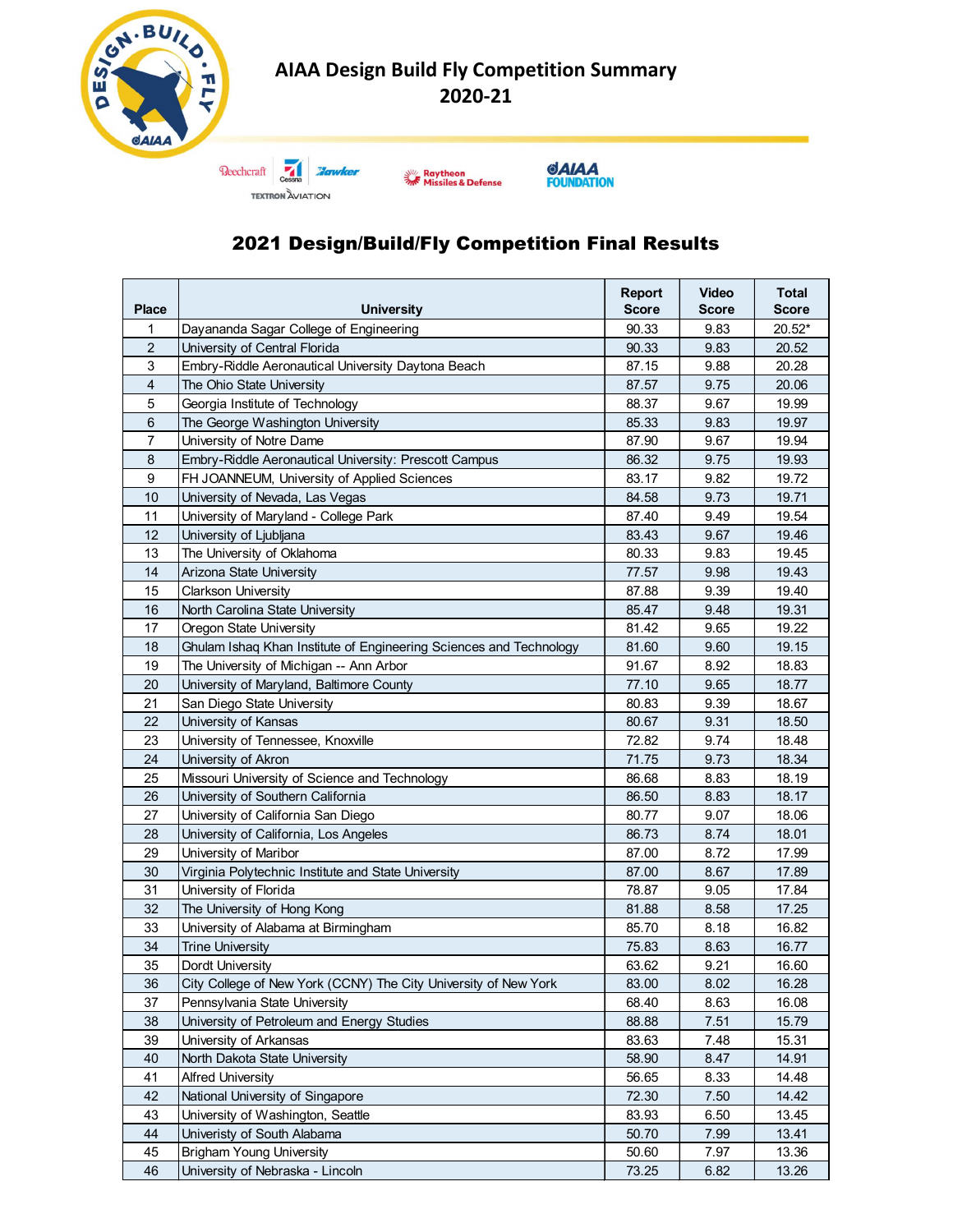



#### 2021 Design/Build Fly Competition Final Results (cont)

| <b>GAIAA</b> | <b>Beechcraft</b><br><b>Raytheon</b><br><b>Missiles &amp; Defense</b><br><b>TEXTRON AVIATION</b> |                |                                                      |                |  |  |  |  |
|--------------|--------------------------------------------------------------------------------------------------|----------------|------------------------------------------------------|----------------|--|--|--|--|
|              | <b>GAIAA</b><br><b>FOUNDATION</b><br>2021 Design/Build Fly Competition Final Results (cont)      |                |                                                      |                |  |  |  |  |
|              |                                                                                                  | <b>Report</b>  | <b>Video</b>                                         | <b>Total</b>   |  |  |  |  |
| <b>Place</b> | <b>University</b>                                                                                | <b>Score</b>   | <b>Score</b>                                         | <b>Score</b>   |  |  |  |  |
| 47           | UNIVERSITY OF ILLINOIS AT URBANA-CHAMPAIGN                                                       | 68.50          | 6.82                                                 | 12.91          |  |  |  |  |
| 48<br>49     | The University of Texas at Austin<br>University of Minnesota-Twin Cities                         | 70.83<br>77.93 | 6.13<br>5.85                                         | 11.86<br>11.82 |  |  |  |  |
| 50           | University Of Massachusetts Amherst                                                              | 65.53          | 6.10                                                 | 11.46          |  |  |  |  |
| 51           | Utah State University                                                                            | 69.47          | 5.91                                                 | 11.39          |  |  |  |  |
| 52           | The Hong Kong Polytechnic University                                                             | 83.87          | 4.85                                                 | 10.29          |  |  |  |  |
| 53           | Khalifa University                                                                               | 86.42          | 4.62                                                 | 9.97           |  |  |  |  |
| 54           | Case Western Reserve University                                                                  | 75.33          | 4.82                                                 | 9.77           |  |  |  |  |
| 55           | SAHYADRI COLLEGE OF ENGINEERING AND MANAGEMENT                                                   | 51.57          | 5.43                                                 | 9.48           |  |  |  |  |
| 56<br>57     | Wentworth Institute of Technology<br>University of Alaska Fairbanks                              | 88.12<br>71.07 | 4.15<br>4.09                                         | 9.14<br>8.26   |  |  |  |  |
| 58           | University of Glasgow                                                                            | 75.02          | 3.87                                                 | 8.03           |  |  |  |  |
| 59           | Rutgers University - New Brunswick                                                               | 84.25          | 2.81                                                 | 6.39           |  |  |  |  |
| 60           | Universidad Pontificia Bolivariana (UPB)                                                         | 83.17          | 2.36                                                 | 5.50           |  |  |  |  |
| 61           | Kent State University                                                                            | 56.92          | 2.28                                                 | 4.69           |  |  |  |  |
| 62           | <b>Cornell University</b>                                                                        | 65.43          | 2.14                                                 | 4.67           |  |  |  |  |
| 63           | SRM Institute of Science and Technology Kattankulathur                                           | 60.00          | 2.13                                                 | 4.53           |  |  |  |  |
| 64           | University of Kentucky Paducah Campus                                                            | 55.67          | 2.09                                                 | 4.36           |  |  |  |  |
| 65<br>66     | Lafayette College<br>University of Tennessee at Chattanooga                                      | 34.93<br>58.73 | 0.95<br>0.63                                         | 2.31<br>2.04   |  |  |  |  |
| 67           | Massachusetts Institute of Technology                                                            | 73.00          | 0.48                                                 | 1.87           |  |  |  |  |
| 68           | The University of Texas at Dallas                                                                | 86.60          | 0.18                                                 | 1.36           |  |  |  |  |
| 69           | Chulalongkorn University                                                                         | 85.15          | $\sim$                                               | 0.93           |  |  |  |  |
| 70           | California Polytechnic State University, San Luis Obispo                                         | 84.67          | $\overline{\phantom{a}}$                             | 0.92           |  |  |  |  |
| 71           | Rensselaer Polytechnic Institute                                                                 | 80.15          | $\overline{\phantom{a}}$                             | 0.87           |  |  |  |  |
| 72           | Cairo University                                                                                 | 80.00          | $\overline{\phantom{a}}$                             | 0.87           |  |  |  |  |
| 73           | The University of Alabama Tuscaloosa                                                             | 79.67          | $\overline{\phantom{a}}$                             | 0.87           |  |  |  |  |
| 74           | Texas A&M University<br>Illinois Institute of Technology                                         | 75.83          | $- -$                                                | 0.83           |  |  |  |  |
| 75<br>76     | Washington University in St. Louis                                                               | 73.78<br>72.83 | $\overline{\phantom{a}}$<br>$\overline{\phantom{a}}$ | 0.80<br>0.79   |  |  |  |  |
| 77           | West Virginia University                                                                         | 69.93          | $\overline{\phantom{a}}$                             | 0.76           |  |  |  |  |
| 78           | Florida Institute Of Technology                                                                  | 68.32          | $\overline{\phantom{a}}$                             | 0.75           |  |  |  |  |
| 79           | <b>Syracuse University</b>                                                                       | 68.12          | $\overline{\phantom{a}}$                             | 0.74           |  |  |  |  |
| 80           | Western Michigan University                                                                      | 67.45          | $\overline{\phantom{a}}$                             | 0.74           |  |  |  |  |
| 81           | Santa Clara University                                                                           | 63.33          | $\overline{\phantom{a}}$                             | 0.69           |  |  |  |  |
| 82           | University at Buffalo                                                                            | 61.63          | $\overline{\phantom{a}}$                             | 0.67           |  |  |  |  |
| 83           | Rowan University                                                                                 | 58.00          | $\overline{\phantom{a}}$                             | 0.63           |  |  |  |  |
| 84<br>85     | University of Pennsylvania<br>California State University, Long Beach                            | 57.65<br>53.15 | $\overline{\phantom{a}}$<br>$\overline{\phantom{a}}$ | 0.63<br>0.58   |  |  |  |  |
| 86           | <b>Purdue University</b>                                                                         | 48.55          | $\overline{\phantom{a}}$                             | 0.53           |  |  |  |  |
| 87           | University of Colorado at Boulder                                                                | 48.27          | $\mathcal{L}_{\mathcal{F}}$                          | 0.53           |  |  |  |  |
| 88           | Colorado School of Mines                                                                         | 47.55          | $\overline{\phantom{a}}$                             | 0.52           |  |  |  |  |
| 89           | New Mexico Institute of Mining and Technology                                                    | 46.47          | $\overline{\phantom{a}}$                             | 0.51           |  |  |  |  |
| 90           | <b>Villanova University</b>                                                                      | 31.53          | $\overline{\phantom{a}}$                             | 0.34           |  |  |  |  |
| 91           | Instituto Tecnológico de Santo Domingo                                                           | 24.42          | $\overline{\phantom{a}}$                             | 0.27           |  |  |  |  |
| 92           | University of Iowa                                                                               | 20.58          | $\overline{\phantom{a}}$                             | 0.22           |  |  |  |  |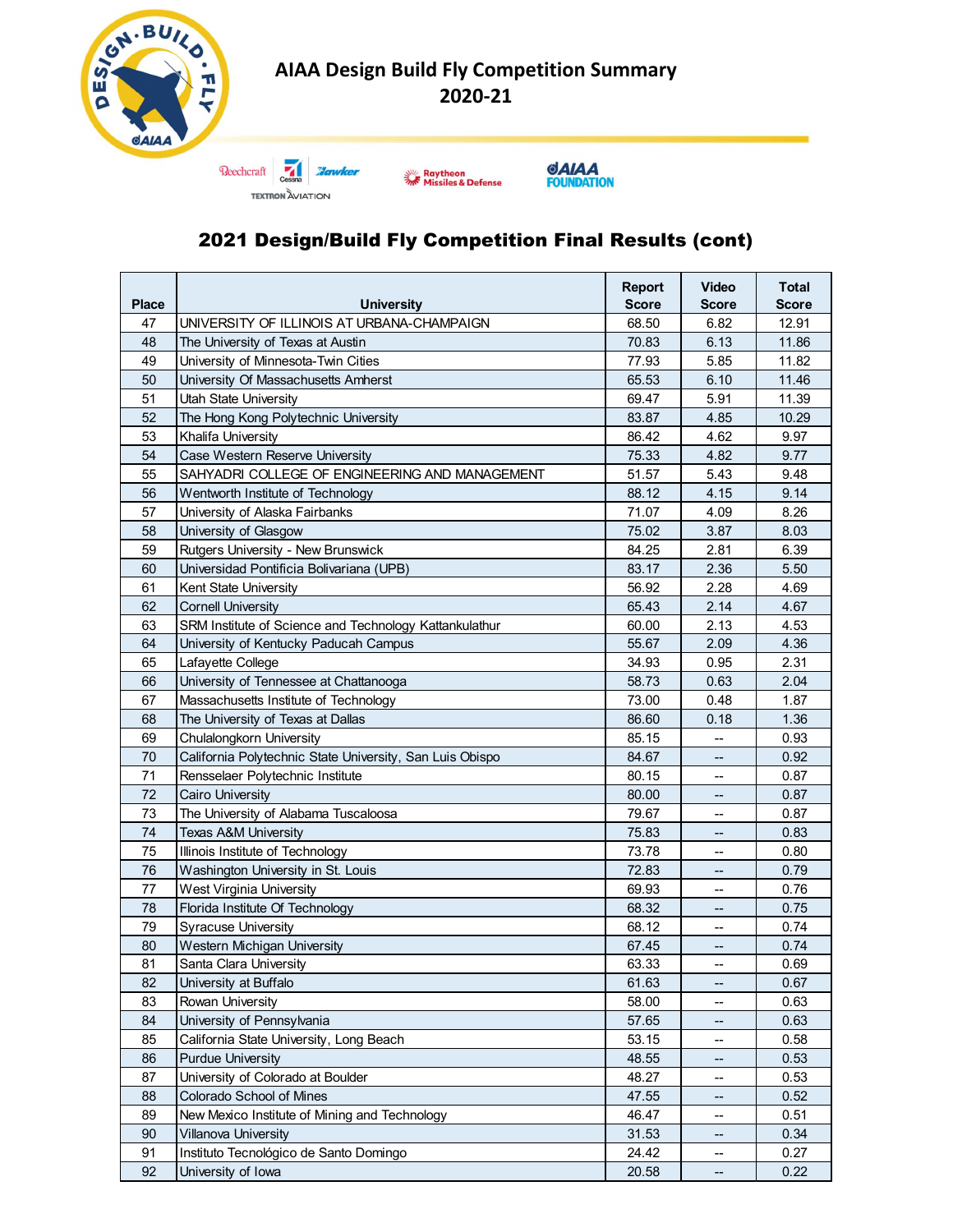



## Past Winners

| 2020-21                 |                                                                   |  |  |  |  |  |  |  |
|-------------------------|-------------------------------------------------------------------|--|--|--|--|--|--|--|
| <b>TEXTRON AVIATION</b> | GAIAA<br>Raytheon<br>Missiles & Defense<br><b>FOUNDATION</b>      |  |  |  |  |  |  |  |
|                         | <b>Past Winners</b>                                               |  |  |  |  |  |  |  |
| <b>Year</b>             | <b>Team</b>                                                       |  |  |  |  |  |  |  |
| 2021                    | Dayananda Sagar College of Engineering                            |  |  |  |  |  |  |  |
| 2020                    | University of Southern California                                 |  |  |  |  |  |  |  |
| 2019                    | University of Ljubljana                                           |  |  |  |  |  |  |  |
| 2018                    | Clarkson University                                               |  |  |  |  |  |  |  |
| 2017                    | University of Southern California                                 |  |  |  |  |  |  |  |
| 2016                    | San Jose State University                                         |  |  |  |  |  |  |  |
| 2015                    | University of Ljubljana                                           |  |  |  |  |  |  |  |
| 2014                    | University of Southern California                                 |  |  |  |  |  |  |  |
| 2013                    | University of California Irvine                                   |  |  |  |  |  |  |  |
| 2012                    | San Jose State University                                         |  |  |  |  |  |  |  |
| 2011                    | Georgia Tech University                                           |  |  |  |  |  |  |  |
| 2010                    | Oklahoma State University Team Orange                             |  |  |  |  |  |  |  |
| 2009                    | Oklahoma State University Team Black                              |  |  |  |  |  |  |  |
| 2008                    | Oklahoma State University Team Black                              |  |  |  |  |  |  |  |
| 2007                    | Massachusetts Institute of Technology                             |  |  |  |  |  |  |  |
| 2006                    | Oklahoma State University Team Black                              |  |  |  |  |  |  |  |
| 2005                    | Oklahoma State University Team Black                              |  |  |  |  |  |  |  |
| 2004                    | Oklahoma State University Team Black                              |  |  |  |  |  |  |  |
| 2003                    | San Diego State University<br>University of California San Diego  |  |  |  |  |  |  |  |
| 2002                    |                                                                   |  |  |  |  |  |  |  |
| 2001<br>2000            | Oklahoma State University Team Orange                             |  |  |  |  |  |  |  |
| 1999                    | <b>Utah State University</b>                                      |  |  |  |  |  |  |  |
| 1998                    | <b>Utah State University</b><br>University of Southern California |  |  |  |  |  |  |  |
|                         |                                                                   |  |  |  |  |  |  |  |
| 1997                    | University of Illinois at Urbana-Champaign                        |  |  |  |  |  |  |  |